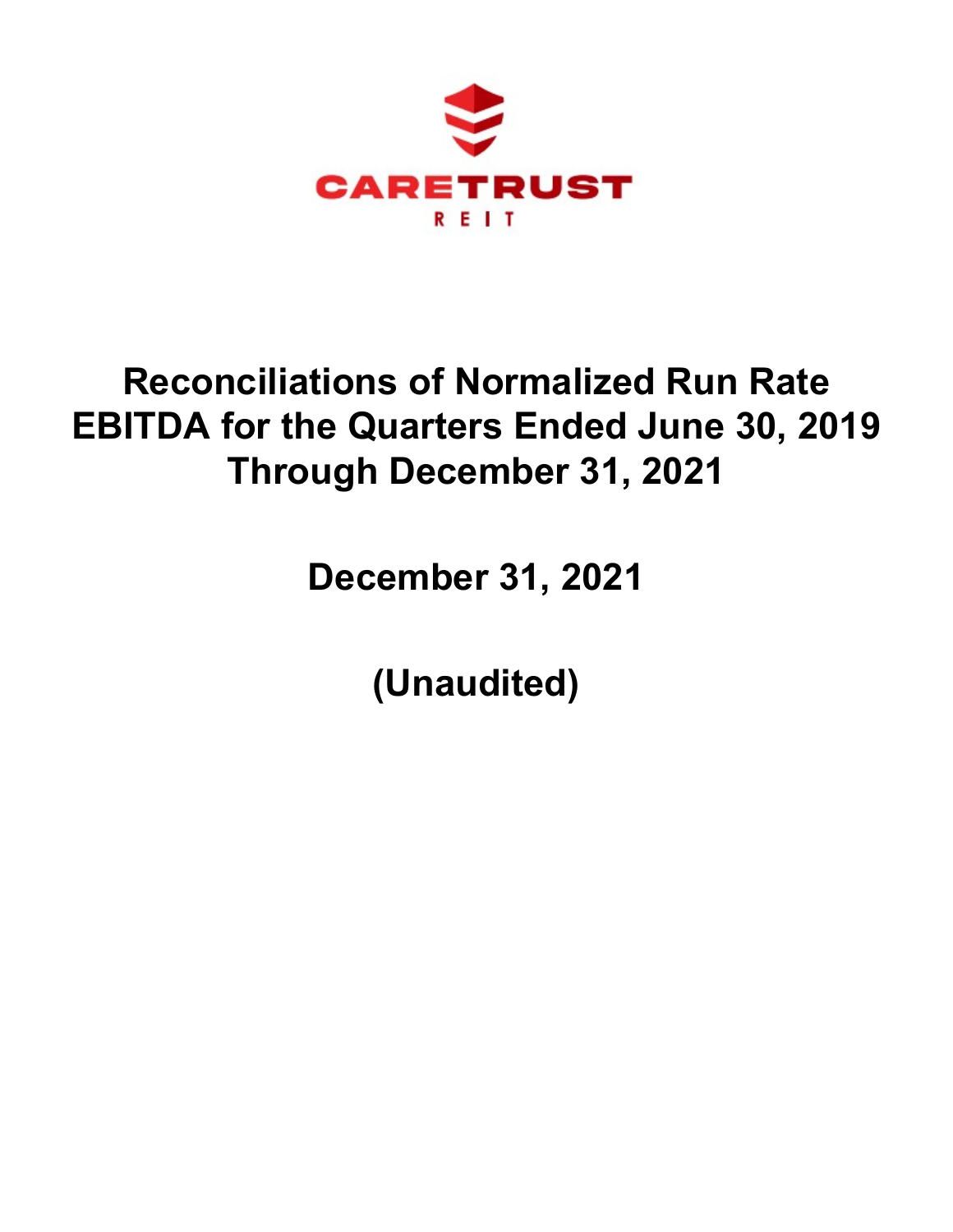#### **CARETRUST REIT, INC.**

## **RECONCILIATIONS OF NET INCOME TO NORMALIZED RUN RATE EBITDA**

**(in thousands)**

| (Unaudited)                                                                |                      |            |              |                   |  |                         |                       |            |  |                      |  |
|----------------------------------------------------------------------------|----------------------|------------|--------------|-------------------|--|-------------------------|-----------------------|------------|--|----------------------|--|
|                                                                            | <b>Ouarter</b>       |            |              | <b>Ouarter</b>    |  | <b>Ouarter</b>          |                       | Ouarter    |  | <b>Ouarter</b>       |  |
|                                                                            | <b>Ended</b>         |            | <b>Ended</b> |                   |  | <b>Ended</b>            | <b>Ended</b>          |            |  | <b>Ended</b>         |  |
|                                                                            | December 31,<br>2020 |            |              | March 31,<br>2021 |  | <b>June 30,</b><br>2021 | September 30,<br>2021 |            |  | December 31,<br>2021 |  |
| <b>Net income</b>                                                          | $\mathbf{\hat{s}}$   | 21,055 \$  |              | 20,486 \$         |  | 21,317 \$               |                       | 11,918 \$  |  | 18,261               |  |
| Depreciation and amortization                                              |                      | 13,275     |              | 13,473            |  | 13,843                  |                       | 13,968     |  | 14,056               |  |
| Interest expense                                                           |                      | 5,579      |              | 5,762             |  | 6,534                   |                       | 5,692      |  | 5,689                |  |
| Amortization of stock-based compensation                                   |                      | 971        |              | 1,585             |  | 1,810                   |                       | 1,802      |  | 5,635                |  |
| <b>EBITDA</b>                                                              |                      | 40,880     |              | 41,306            |  | 43,504                  |                       | 33,380     |  | 43,641               |  |
| Lease termination revenue                                                  |                      | (73)       |              | (63)              |  |                         |                       |            |  |                      |  |
| Property operating expenses                                                |                      |            |              |                   |  |                         |                       |            |  | 8                    |  |
| Loss on extinguishment of debt                                             |                      |            |              |                   |  |                         |                       | 10,827     |  |                      |  |
| Non-routine transaction costs                                              |                      |            |              |                   |  |                         |                       |            |  | 1,418                |  |
| (Gain) loss on sale of real estate                                         |                      | (19)       |              | 192               |  |                         |                       |            |  | (115)                |  |
| <b>Normalized EBITDA</b>                                                   |                      | 40,788     |              | 41,435            |  | 43,504                  |                       | 44,207     |  | 44,952               |  |
| Full impact of quarterly investments <sup>[1]</sup>                        |                      | 484        |              | 1,711             |  | 65                      |                       | 208        |  |                      |  |
| <b>Normalized Run Rate EBITDA</b>                                          | S                    | 41,272 \$  |              | 43,146 \$         |  | 43,569 \$               |                       | 44,415 \$  |  | 44,952               |  |
|                                                                            |                      |            |              |                   |  |                         |                       |            |  |                      |  |
| <b>Total Debt</b>                                                          | $\mathbf S$          | 550,000 \$ |              | 670,000 \$        |  | 950,000 \$              |                       | 680,000 \$ |  | 680,000              |  |
| Cash, cash equivalents and restricted cash                                 |                      | (18,919)   |              | (30, 469)         |  | (310,958)               |                       | (17,716)   |  | (19, 895)            |  |
| <b>Net Debt</b>                                                            | \$                   | 531,081 \$ |              | 639,531 \$        |  | 639,042 \$              |                       | 662,284 \$ |  | 660,105              |  |
| Annualized Normalized Run Rate EBITDA <sup>[2]</sup>                       | \$                   | 165,088 \$ |              | 172,584 \$        |  | 174,276 \$              |                       | 177,660 \$ |  | 179,808              |  |
| <b>Net Debt to Annualized Normalized Run Rate</b><br>EBITDA <sup>[3]</sup> |                      | 3.2x       |              | 3.7x              |  | 3.7x                    |                       | 3.7x       |  | 3.7x                 |  |

[1] Quarterly adjustments give effect to the investments completed during the three months ended for the respective period as though such investments were completed as of the beginning of the period.

[2] Annualized Normalized Run Rate EBITDA is calculated as Normalized Run Rate EBITDA for the quarter multiplied by four (4).

[3] Net Debt to Annualized Normalized Run Rate EBITDA compares net debt as of the last day of the quarter to the Annualized Normalized Run Rate EBITDA for the quarter.